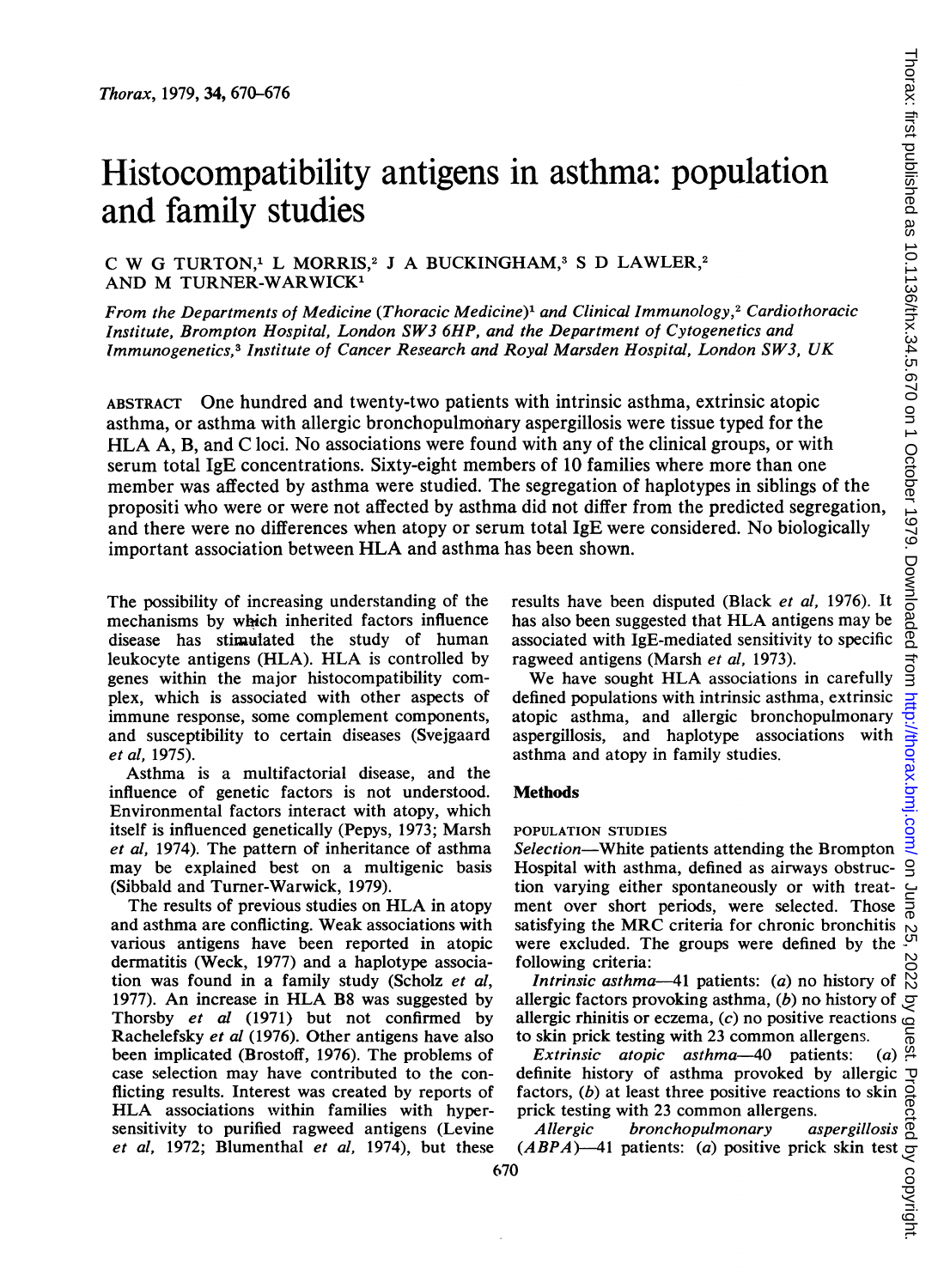to Aspergillus fumigatus antigen, Beneard  $5\%$  w/v (only those with at least three positive skin prick tests to 23 common allergens were selected so that the group is comparable to the extrinsic atopic group with regard to degree of atopy), (b) demonstration of circulating precipitating antibody to A fumigatus, (c) radiographic abnormality of one of three types-transient pulmonary infiltrates, fixed pulmonary shadows, or bronchiectasis.

Many of the ABPA patients had further supporting evidence for the diagnosis-for example, positive five-hour reactions to aspergillus skin testing or positive sputum culture of Aspergillus species. Ten had bronchiectasis. The population has been described (Malo et al. 1977).

## CLINICAL ASSESSMENT

Patients completed a standard clinic questionnaire of details of their respiratory symptoms and past history and were examined. Prick skin testing was done with the following allergens: Alternaria, A fumigatus, A terreus, Cladosporium herbarum, Meruleus lacrimans, sporobolomyces, Candida albicans, yeast, grass, shrub, trees, milk, egg, wheat, fish, nuts, cat, dog, feathers, horse, ascaris, house dust, and Dermatophagoides farinae. The diameter of the weal at ten minutes was measured and reactions were considered positive if they measured more than <sup>2</sup> mm providing the control was negative.

A standard <sup>6</sup> ft posteroanterior chest radiograph was taken. Peak expiratory flow rates, forced vital capacity, and forced expired volume in one second were measured by Wright peak flow meter and Vitalograph before and after inhalation of salbutamol by aerosol. Venous blood was taken for serum separation and HLA typing.

Details of sex, age at assessment, age at onset of asthma, presence of allergic asthma-provoking factors, allergic rhinitis or eczema or both, results of skin prick testing, and radiographic abnormality for the-three groups are shown in table 1.

# FAMILY STUDIES

Sixty-eight members of white families were investigated. The families were selected if the index case (propositus) had at least one other sibling with asthma who was accessible for investigation. As many other first-degree relatives as possible were assessed fully as described above. The other family members completed the asthma questionaire; were skin prick tested to house dust mite, grass pollen, cat fur, dog fur, A fumigatus, and control; and recorded peak flow measurements before and after inhaled salbutamol.

#### Table 1 Asthma population studies-details of subgroups

| Asthma type                     | Intrinsic | Extrinsic | <i><b>ABPA</b></i> |
|---------------------------------|-----------|-----------|--------------------|
| No in group                     | (41)      | (40)      | (41)               |
| Sex(F:M)                        | 21:20     | 21:19     | 22:19              |
| Assessment age -Mean            | $54 - 4$  | $23 - 2$  | 41 - 8             |
| (vr)<br>-Range                  | 28–79     | $9 - 53$  | 18-66              |
| —Mean<br>Onset age              | $42 - 0$  | 4.2       | 9.9                |
| (vr)<br>-Range                  | $1 - 69$  | $0 - 16$  | $0 - 45$           |
| Allergic provoking factors      | None ·    | All       | 22                 |
| Allergic rhinitis/eczema        | None      | 31        | 20                 |
| No positive skin tests—Mean     | 0         | 9.5       | 7.9                |
| (Total 23)<br>-Range            | ۰0        | $5 - 21$  | $3 - 17$           |
| Radiographic abnormality-       |           |           |                    |
| Transient shadows               |           |           | 13                 |
| $+$ Fixed shadows               | None      | None      | 18                 |
| + Bronchiectasis                |           |           | 10                 |
| Serum total IgE (IU/ml<br>—Mean | 212       | 1348      | 4058               |
| -Range                          | 8-1750    | 56-4700   | 52-23500           |

## ASPERGILLUS PRECIPITINS

The presence of serum precipitins to Aspergillus and Candida species were detected by a double diffusion technique (Longbottom and Pepys, 1964).

# SERUM TOTAL IgE

Total IgE was measured by a Sepharose particle radioimmunosorbent test (SPRIST) (Cromwell et al, 1979).

# HLA TYPING

Ten ml of heparinised blood was taken. Lymphocytes were separated over Ficoll-Triosil and stored in liquid nitrogen until HLA typed. A standard two-stage microlymphocytotoxicity method was used (Kissmeyer-Nielsen and Kierbye, 1967). To each 2000 lymphocytes  $1 \mu l$  of antiserum and  $5 \mu$ l of complement were added. Dead and living cells were scored by Trypan blue exclusion; 115 sera were used, obtained from screening of local pregnant women and the NIH bank. The sera conformed to the international standards of the 7th Histocompatibility Workshop, Oxford, 1977. These sera defined <sup>14</sup> antigens of the A locus, <sup>17</sup> antigens of the B locus, BW4, and BW6, and <sup>5</sup> loci of the C locus. All patients were ABO and rhesus-blood grouped.

# ANALYSIS OF HLA POPULATION STUDIES

The frequency of the HLA antigens in each group was compared with the frequencies in other groups and with 167 healthy hospital and laboratory workers using the Chi-square test with Yates correction.

Probability values of  $0.05-0.001$  should be considered critically because of the large number of comparisons made unless a previous study has suggested a particular antigen to be of a priori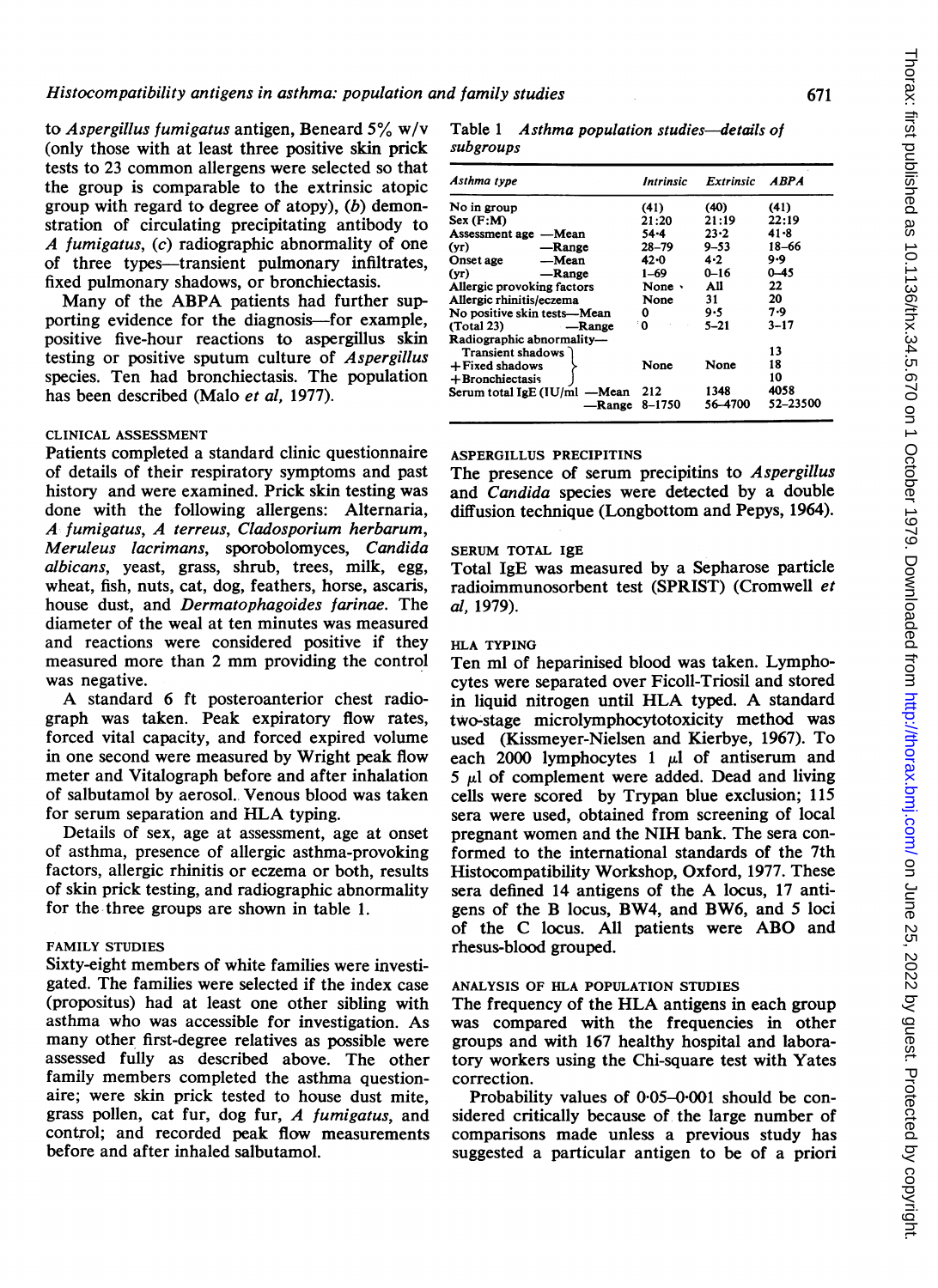| Family<br>no<br>"a"<br>$\boldsymbol{A}$ |                   | Paternal haplotypes<br>Maternal haplotypes                                                                                                                                                                                                                                                                                                                                                                                                                                                                                                                                                                                                                                                                                                                                                                                                                                                                                                                                                                                                                                                                                                                                                                                                                                                                                                                                                                 |                          |                |            |                  |             |            |                  |    |                                                          |                   | Haplotype Other |                                                                                                                                                                                                                                                                                                                                                                                                                                                                                                                                                                                                                                                                                                                                                                                                                                                                                                                                                                                                                                                                                                                                                                                                                                                                                                                                                                                                                 |          | <b>Affected</b> |                   | Unaffected $\overline{\sigma}$ |              |                              |                       |
|-----------------------------------------|-------------------|------------------------------------------------------------------------------------------------------------------------------------------------------------------------------------------------------------------------------------------------------------------------------------------------------------------------------------------------------------------------------------------------------------------------------------------------------------------------------------------------------------------------------------------------------------------------------------------------------------------------------------------------------------------------------------------------------------------------------------------------------------------------------------------------------------------------------------------------------------------------------------------------------------------------------------------------------------------------------------------------------------------------------------------------------------------------------------------------------------------------------------------------------------------------------------------------------------------------------------------------------------------------------------------------------------------------------------------------------------------------------------------------------------|--------------------------|----------------|------------|------------------|-------------|------------|------------------|----|----------------------------------------------------------|-------------------|-----------------|-----------------------------------------------------------------------------------------------------------------------------------------------------------------------------------------------------------------------------------------------------------------------------------------------------------------------------------------------------------------------------------------------------------------------------------------------------------------------------------------------------------------------------------------------------------------------------------------------------------------------------------------------------------------------------------------------------------------------------------------------------------------------------------------------------------------------------------------------------------------------------------------------------------------------------------------------------------------------------------------------------------------------------------------------------------------------------------------------------------------------------------------------------------------------------------------------------------------------------------------------------------------------------------------------------------------------------------------------------------------------------------------------------------------|----------|-----------------|-------------------|--------------------------------|--------------|------------------------------|-----------------------|
|                                         |                   |                                                                                                                                                                                                                                                                                                                                                                                                                                                                                                                                                                                                                                                                                                                                                                                                                                                                                                                                                                                                                                                                                                                                                                                                                                                                                                                                                                                                            |                          | ``b"           |            |                  | ``c"<br>"d" |            |                  |    |                                                          |                   |                 | propositus associated<br>disease                                                                                                                                                                                                                                                                                                                                                                                                                                                                                                                                                                                                                                                                                                                                                                                                                                                                                                                                                                                                                                                                                                                                                                                                                                                                                                                                                                                |          | 21              | 0                 | $\overline{c}$                 | 1            | $\vec{\mathcal{E}}$          |                       |
|                                         | B                 | с                                                                                                                                                                                                                                                                                                                                                                                                                                                                                                                                                                                                                                                                                                                                                                                                                                                                                                                                                                                                                                                                                                                                                                                                                                                                                                                                                                                                          | $\boldsymbol{A}$         | B              | С          | $\boldsymbol{A}$ | B           | С          | $\boldsymbol{A}$ | B  | C                                                        |                   | haplotype       |                                                                                                                                                                                                                                                                                                                                                                                                                                                                                                                                                                                                                                                                                                                                                                                                                                                                                                                                                                                                                                                                                                                                                                                                                                                                                                                                                                                                                 |          |                 |                   |                                |              |                              |                       |
| 1<br>$\mathbf{2}$                       |                   | $\overline{\mathbf{c}}$<br>$\mathbf{2}$                                                                                                                                                                                                                                                                                                                                                                                                                                                                                                                                                                                                                                                                                                                                                                                                                                                                                                                                                                                                                                                                                                                                                                                                                                                                                                                                                                    | 7<br>27                  | W <sub>2</sub> | W19<br>W29 | 13<br>W44        |             | 28<br>1    | 5<br>8           |    | 3<br>2                                                   | 40                | W2              | a/c                                                                                                                                                                                                                                                                                                                                                                                                                                                                                                                                                                                                                                                                                                                                                                                                                                                                                                                                                                                                                                                                                                                                                                                                                                                                                                                                                                                                             | b/d      |                 |                   | 1                              |              | 1                            |                       |
| 3                                       |                   | 2                                                                                                                                                                                                                                                                                                                                                                                                                                                                                                                                                                                                                                                                                                                                                                                                                                                                                                                                                                                                                                                                                                                                                                                                                                                                                                                                                                                                          | W35                      | W4             | 2          | <b>W44</b>       | <b>W4</b>   | 1          | 7                |    | 1                                                        | <b>W44</b><br>13  |                 | a/c<br>a/c                                                                                                                                                                                                                                                                                                                                                                                                                                                                                                                                                                                                                                                                                                                                                                                                                                                                                                                                                                                                                                                                                                                                                                                                                                                                                                                                                                                                      | b/d<br>b |                 | 1                 | 2                              | $\mathbf{2}$ | $\mathbf 2$<br>$\mathbf{1}$  |                       |
| 4                                       | П<br>Ш            | 26<br>1                                                                                                                                                                                                                                                                                                                                                                                                                                                                                                                                                                                                                                                                                                                                                                                                                                                                                                                                                                                                                                                                                                                                                                                                                                                                                                                                                                                                    | W38<br><b>W35</b>        |                | 3<br>1     | 5<br>17          |             | W19<br>W19 | 27<br>27         | W2 | <b>W19</b><br>26                                         | 27<br><b>W38</b>  |                 | a/c<br>b/d                                                                                                                                                                                                                                                                                                                                                                                                                                                                                                                                                                                                                                                                                                                                                                                                                                                                                                                                                                                                                                                                                                                                                                                                                                                                                                                                                                                                      |          | 1               |                   |                                |              |                              |                       |
| 5<br>6                                  |                   | 1<br>2                                                                                                                                                                                                                                                                                                                                                                                                                                                                                                                                                                                                                                                                                                                                                                                                                                                                                                                                                                                                                                                                                                                                                                                                                                                                                                                                                                                                     | 5<br>W44                 | W5             | 2<br>2     | 13<br>7          |             | 26<br>в    | <b>W35</b><br>8  |    | W26<br>2                                                 | <b>W22</b><br>7   |                 | a/c<br>a/c                                                                                                                                                                                                                                                                                                                                                                                                                                                                                                                                                                                                                                                                                                                                                                                                                                                                                                                                                                                                                                                                                                                                                                                                                                                                                                                                                                                                      | b/d<br>d | 1               | 1                 | 1                              |              |                              |                       |
| 7                                       | $\mathbf{I}$<br>п | 3<br>2                                                                                                                                                                                                                                                                                                                                                                                                                                                                                                                                                                                                                                                                                                                                                                                                                                                                                                                                                                                                                                                                                                                                                                                                                                                                                                                                                                                                     | 15<br>8                  | W3             | W24        | 7<br>7           |             | 3<br>3     | 8<br>8           |    | W31<br>3                                                 | 15<br>15          |                 | a/c                                                                                                                                                                                                                                                                                                                                                                                                                                                                                                                                                                                                                                                                                                                                                                                                                                                                                                                                                                                                                                                                                                                                                                                                                                                                                                                                                                                                             |          |                 |                   |                                |              | 1                            | 0.1196178.34.51010101 |
| 8                                       |                   | 2                                                                                                                                                                                                                                                                                                                                                                                                                                                                                                                                                                                                                                                                                                                                                                                                                                                                                                                                                                                                                                                                                                                                                                                                                                                                                                                                                                                                          | <b>W44</b>               |                | -1         | <b>W44</b>       |             | W24        | <b>W35</b>       |    | 1                                                        | 37                | W3              | b′/c<br>a/c                                                                                                                                                                                                                                                                                                                                                                                                                                                                                                                                                                                                                                                                                                                                                                                                                                                                                                                                                                                                                                                                                                                                                                                                                                                                                                                                                                                                     | ď<br>d   | $\mathbf{1}$    | 1<br>$\mathbf{2}$ |                                |              | 1                            |                       |
| 9                                       | 1<br>п            | 3<br>3                                                                                                                                                                                                                                                                                                                                                                                                                                                                                                                                                                                                                                                                                                                                                                                                                                                                                                                                                                                                                                                                                                                                                                                                                                                                                                                                                                                                     | <b>W35</b><br><b>W35</b> |                | 11<br>-1   | 40<br>40         |             | 1<br>W24   | 40<br><b>W38</b> |    | 1<br>W32                                                 | 40<br>40          | W2              | b/c<br>a/c                                                                                                                                                                                                                                                                                                                                                                                                                                                                                                                                                                                                                                                                                                                                                                                                                                                                                                                                                                                                                                                                                                                                                                                                                                                                                                                                                                                                      | d        | 1               |                   | 1                              |              | 2<br>$\overline{\mathbf{2}}$ |                       |
| 10                                      | П<br>П            | 1<br>1                                                                                                                                                                                                                                                                                                                                                                                                                                                                                                                                                                                                                                                                                                                                                                                                                                                                                                                                                                                                                                                                                                                                                                                                                                                                                                                                                                                                     | 8<br>8                   |                | 11<br>11   | 7<br>7           |             | W23<br>2   | 7<br>14          |    | 2<br>2                                                   | <b>W44</b><br>W39 |                 | a/c'<br>a/c                                                                                                                                                                                                                                                                                                                                                                                                                                                                                                                                                                                                                                                                                                                                                                                                                                                                                                                                                                                                                                                                                                                                                                                                                                                                                                                                                                                                     | b/d      | 2               | 1                 | - 1                            |              | 1                            |                       |
|                                         |                   |                                                                                                                                                                                                                                                                                                                                                                                                                                                                                                                                                                                                                                                                                                                                                                                                                                                                                                                                                                                                                                                                                                                                                                                                                                                                                                                                                                                                            |                          |                |            |                  |             |            |                  |    |                                                          |                   |                 |                                                                                                                                                                                                                                                                                                                                                                                                                                                                                                                                                                                                                                                                                                                                                                                                                                                                                                                                                                                                                                                                                                                                                                                                                                                                                                                                                                                                                 | Total    | 8               | 6                 | 6                              | 2            | 11                           | $6 -$                 |
|                                         |                   |                                                                                                                                                                                                                                                                                                                                                                                                                                                                                                                                                                                                                                                                                                                                                                                                                                                                                                                                                                                                                                                                                                                                                                                                                                                                                                                                                                                                            |                          |                |            |                  |             |            |                  |    |                                                          |                   |                 |                                                                                                                                                                                                                                                                                                                                                                                                                                                                                                                                                                                                                                                                                                                                                                                                                                                                                                                                                                                                                                                                                                                                                                                                                                                                                                                                                                                                                 |          |                 |                   |                                |              |                              |                       |
| not.<br>case.                           |                   | ANALYSIS OF HLA FAMILY STUDIES<br>The principle of the analysis is the segregation of<br>HLA haplotypes in asthmatic, atopic, and un-<br>affected relatives.<br>The figure shows the family pedigrees. The<br>haplotypes for each family were deduced by<br>inspecting the pedigree to see which antigens at<br>different loci occurred together consistently.<br>Paternal haplotypes are represented by letters "a"<br>and "b" and maternal haplotypes by "c" and<br>"d." These letters were assigned so that the<br>haplotypes of the propositus were " $a/c$ ." The<br>antigens constituting each haplotype in the<br>families can be seen in table 2, columns two to<br>five. Different generations within a family must<br>be considered separately because a child must<br>inherit one or other haplotype from a parent, and<br>this gives the measures a degree of dependence.<br>The "secondary" generation parents are repre-<br>sented by "a'/b'" and "c'/d'." Thus a single<br>haplotype may be represented by two codes, for<br>example b/c', so that the generations can be<br>considered separately. The propositus of each<br>family is indicated by an arrow. The index case<br>for the secondary generations is the parent or<br>child of the propositus unless that individual is<br>unaffected. The eldest appropriate member of the<br>secondary generation is then taken as the index |                          |                |            |                  |             |            |                  |    | test $(table 3)$ .<br><b>Results</b><br>able on request. |                   |                 | families is found by summing those sharing both, $\leq$<br>one, and neither haplotype. The predicted segrega $\overline{Q}$<br>tion is calculated taking account of generations<br>where not all of the haplotypes could be ascer-<br>tained. The observed and predicted distributions<br>were compared using the distribution Chi-square<br>Similar analyses were done taking atopic pro-<br>positi and considering atopic and non-atopic<br>relatives, and taking propositi with raised serumation<br>total IgE concentrations and considering relatives $\bar{\mathbf{x}}$<br>with normal and raised IgE.<br><b>HLA POPULATION STUDIES</b><br>The HLA frequencies in general did not differ $\epsilon$<br>significantly when the whole asthma group or the <sub>0</sub><br>asthma subgroups were compared with controls)?<br>or other subgroups. The exceptions are shown in<br>table 4. The frequencies, probability values, and<br>relative risks are shown for those comparisons that <sup>1</sup><br>were significant before correction. None of the.<br>probabilities is significant after correction for the $\Omega$<br>number of comparisons made. Full details of all <sub>o</sub><br>HLA frequencies for the various groups are avail- $\ddot{\cdot}$<br>HLA FAMILY STUDIES<br>In table 3 the families are considered togethered<br>and compared with the segregation predicted for $a\mathcal{Q}$ |          |                 |                   |                                |              |                              |                       |

Table <sup>2</sup> HLA haplotypes in asthma families

## ANALYSIS OF HLA FAMILY STUDIES

# **Results**

## HLA POPULATION STUDIES

#### HLA FAMILY STUDIES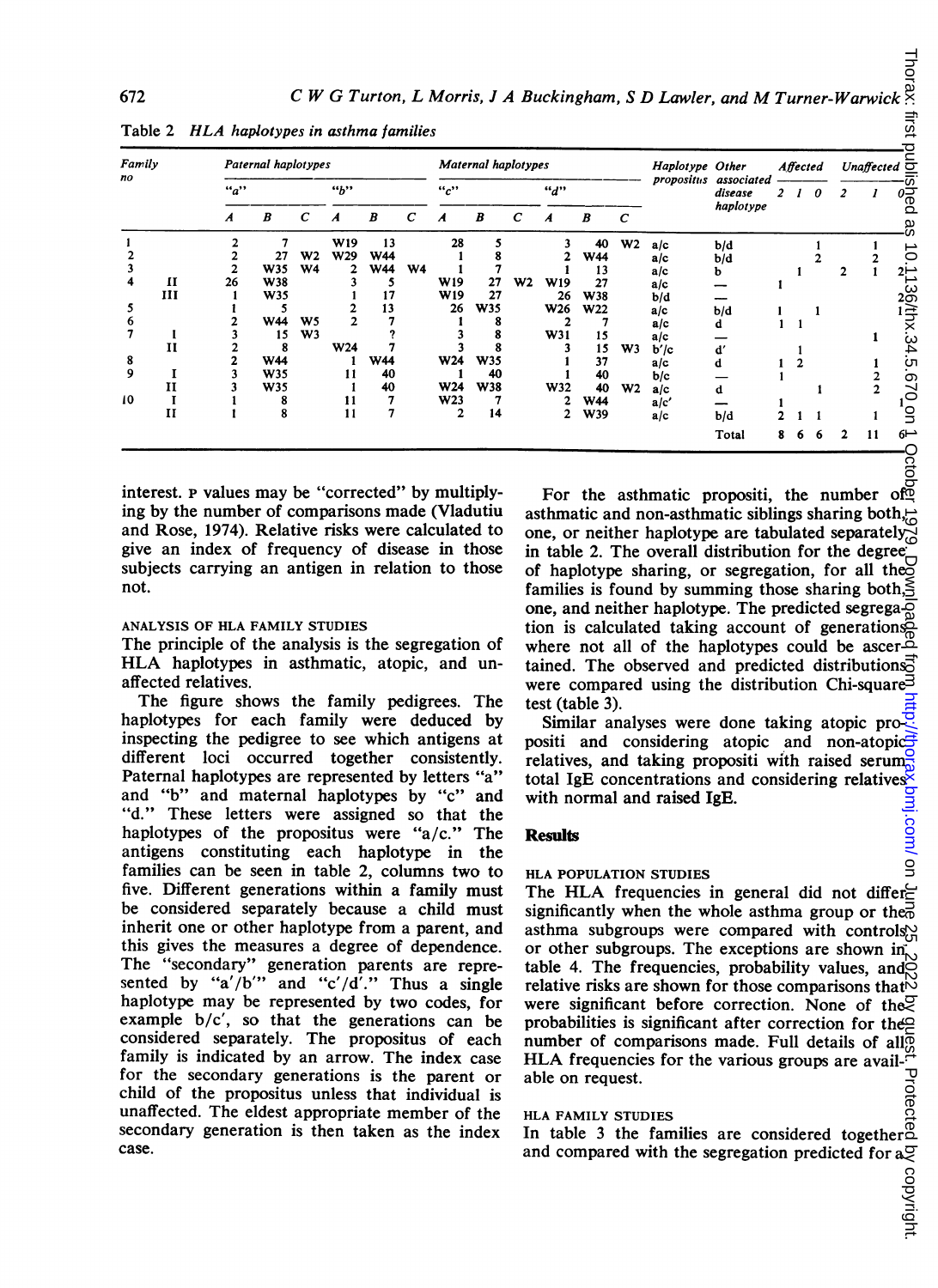

HLA haplotypes are represented by small letters and antigens are identified fully in table 2 (see text).  $+$  indicates raised serum total IgE and  $-$  normal total IgE. Parentheses () indicate that subject was not available and haplotypes have where possible been deducted from segregation in rest of family, or assumed.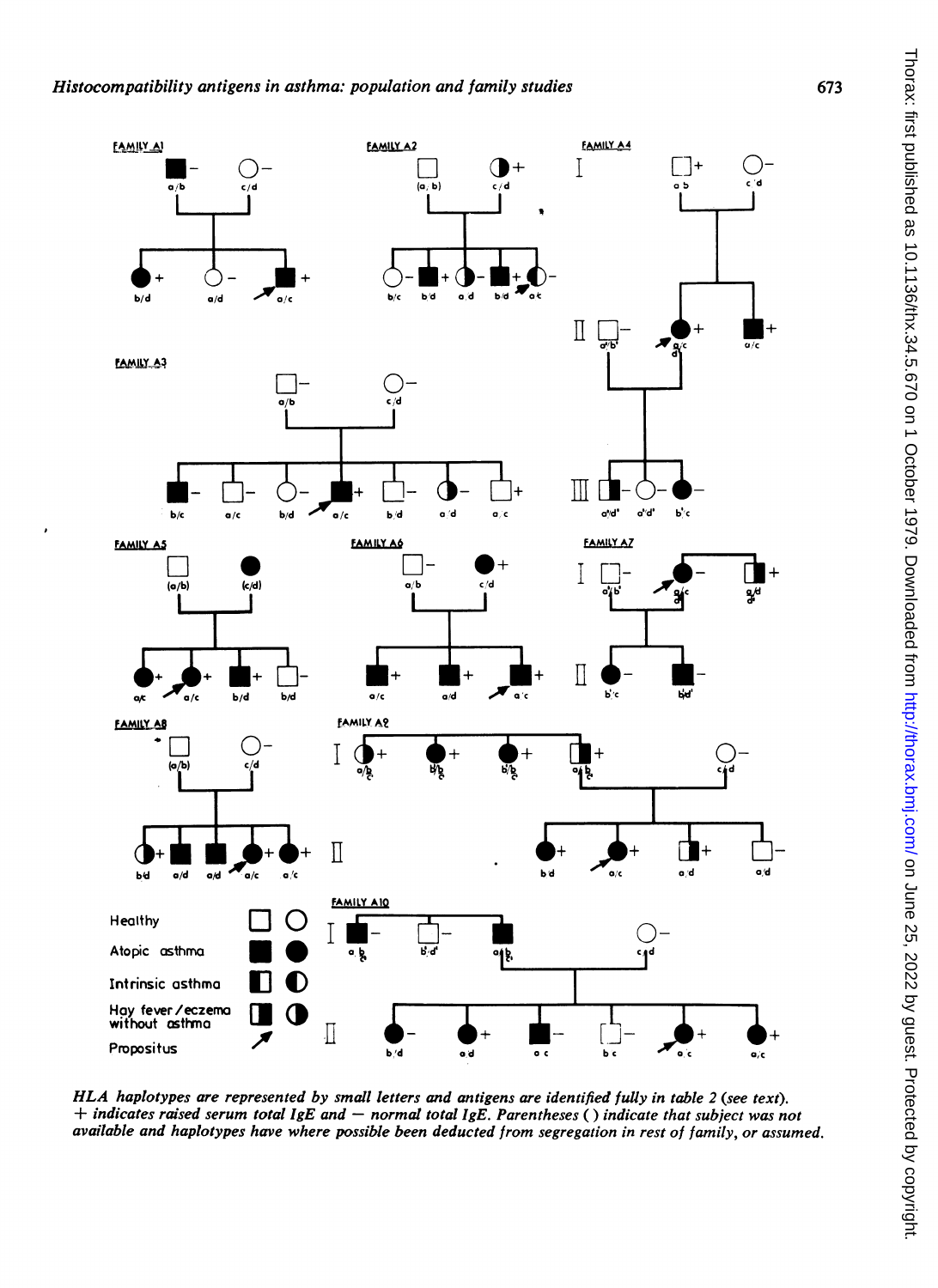| <b>Propositus</b> | Group                  | Total                 |    | Haplotypes shared    |             | Distribution P<br>$X^2$ |          |                    |       |
|-------------------|------------------------|-----------------------|----|----------------------|-------------|-------------------------|----------|--------------------|-------|
|                   |                        |                       |    | 2                    |             | 0                       |          |                    |       |
| Asthmatic         | Asthmatic siblings     | Observed<br>Predicted | 20 | 8                    | 6<br>10.25  | 6<br>4.75               | 3.91     | <b>NS</b><br>>0.1  | < 0.5 |
| Asthmatic         | Non-asthmatic siblings | Observed<br>Predicted | 19 | $\mathbf{2}$<br>4.75 | 11<br>10    | 6<br>4.25               | $2 - 88$ | <b>NS</b><br>> 0.1 | < 0.5 |
| Atopic            | Atopic siblings        | Observed<br>Predicted | 27 | 9<br>$6 - 75$        | 12<br>14.25 | 6<br>6                  | $1 - 11$ | <b>NS</b><br>>0.5  | < 0.9 |
| Atopic            | Non-atopic siblings    | Observed<br>Predicted | 12 | 3                    | 4<br>6      | 5<br>3                  | $2 - 0$  | <b>NS</b><br>>0.1  | < 0.5 |
| $\uparrow$ IgE    | IgE siblings<br>÷.     | Observed<br>Predicted | 17 | 4.25                 | 7<br>9.25   | 3<br>3.5                | $2 - 40$ | <b>NS</b><br>>0.1  | 0.5   |
| $\uparrow$ IgE    | Normal IgE siblings    | Observed<br>Predicted | 15 | 3<br>3.75            | 8<br>7.75   | 4<br>3.5                | 0.22     | <b>NS</b><br>> 0.5 | < 0.9 |

Table 3 Haplotype sharing in asthmatic families

null hypothesis of no haplotype association, having regard for generations where not all of the haplotypes have been ascertained. The segregation does not differ significantly from that predicted. Five of the ten families are not consistent with a single postulated asthma associated haplotype, and in families of this size the consistency in the other families could be due to chance.

The analysis was repeated in a similar way for the atopic and non-atopic siblings of atopic index cases, and siblings with normal and raised total IgE concentrations of index cases with raised total IgE concentrations. There are no significant differences between the observed and predicted segregations (table 3).

Table <sup>4</sup> Differences in HLA frequencies within asthma subgroups and between controls

| <b>Groups</b>       |               |    | <b>HLA</b> Frequencies | P      | Relative<br>risk |  |
|---------------------|---------------|----|------------------------|--------|------------------|--|
| compared            |               |    | ℅                      |        |                  |  |
| Intrinsic/control   | B8            | 41 | 23                     | < 0.05 | 2.7              |  |
| Extrinsic/control   | <b>B15</b>    | 25 | 8                      | < 0.02 | $3 - 6$          |  |
| <b>ABPA/control</b> | B7            | 15 | 32                     | < 0.05 | 0.36             |  |
| Normal IgE/high IgE | $\mathbf{A}2$ | 77 | 49                     | < 0.01 | $3 - 5$          |  |

P values are uncorrected for the number of comparisons made.

## **Discussion**

Care has been taken to define populations of asthmatics that are clinically either definitely extrinsic atopic or intrinsic. ABPA is of particular immunological interest, offering an opportunity to investigate response to a well-defined antigen, and is of clinical importance as a cause of irreversible airways obstruction. The results of the population studies reported here suggest that there is no real association between asthma and the HLA A, B, or C loci. There is no convincing a priori interest in published reports for the antigens where differences were found, and none of the differences were significant after correction for the number of comparisons made. The work of Thorsby et al (1971) has been cited as showing an increased frequency of A1/B8 in asthmatic children, but the figures were not significant at the 5% level even before consideration of the number of comparisons made. The lack of association with serum total IgE concentrations is consistent with published reports.

Brostoff et al (1976) reported an increased frequency of BW6 in intrinsic asthma and suggested that this was evidence for a recessive mode of inheritance. Their study can be criticised in that the numbers were small and included patients with chronic bronchitis. No correction for the number of comparisons was made. The justification of conclusions about patterns of inheritance without family studies is doubtful. Our results show no evidence for this association even when only those patients resistant to treatment with sodium cromoglycate are considered.

Turner et al (1977) reported differing frequencies of common HLA antigen combinations in some atopic syndromes. Al with B8 was increased in eczema associated with hay fever or asthma, but not in eczema, hay fever, or asthma alone. Al /B8 was considered of a priori interest after Thorsby et al (1971), so no correction for the number of comparisons was made. Our results show a trend for this combination to occur more often in the presence of eczema, but this was not significant.

Family studies can help in defining weak HLA disease associations and have other advantages over population studies. Genetic and environmental differences within families are more limited than in the general population. HLA disease associations should be found if they exist as it  $\frac{a}{c}$ <br>would be expected that genetic influence in multi- $\frac{c}{c}$ <br> $\frac{c}{c}$ would be expected that genetic influence in multi-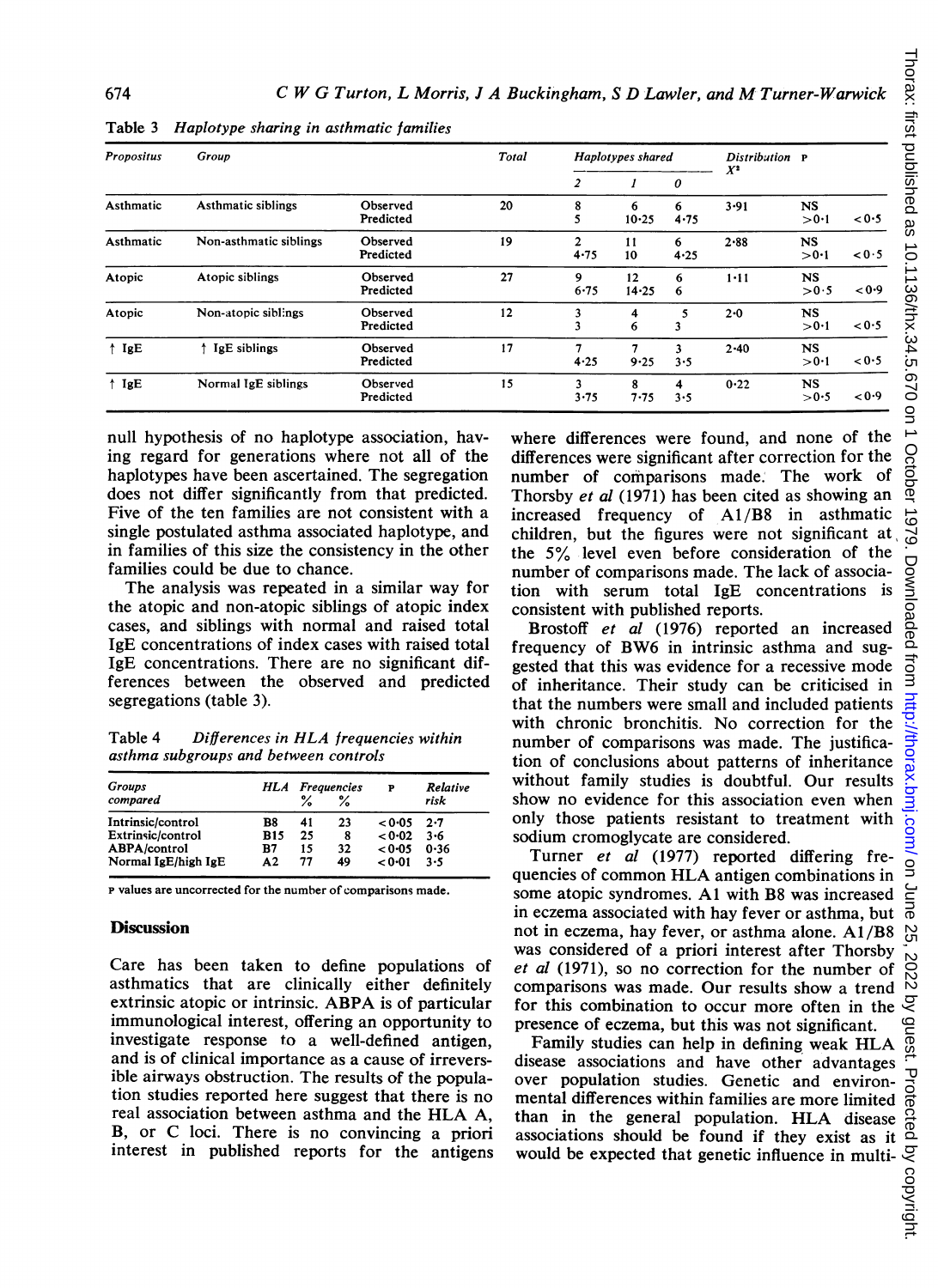factorial disease would be particularly important in families where several siblings are affected. When associations are found conclusions can be made about the type to gene inheritance, penetrance, and linkage.

Family studies also have their problems. Suitable families are unusual, and important members may be inaccessible so numbers tend to be small. All the haplotypes may not be identified if only one generation is available. Allowance then must be made when the predicted segregation is calculated, or it is assumed that all four haplotypes are different. Illegitimacy complicates analysis and supporting evidence of paternity from consistent ABO and rhesus blood group inheritance is important. There is a degree of dependence of the measures, and care must be taken in combining analysis of different generations. Assumptions are made when considering unaffected relatives about disease that has not been expressed clinically or is expressed subsequently. Haplotype segregaation in unaffected members will be altered only if there is an association and the gene penetrance is high.

The reports of family studies suggesting linkage between HLA haplotypes and hypersensitivity to ragweed antigens created wide interest (Levine et al, 1972; Blumenthal et al, 1974). Black et al (1976) was unable to confirm these findings in a study of a larger number of small families. Wagatsuma et al (1976) reported an association between HLA haplotypes and asthma but the way in which different generations were analysed together can be criticised.

The family studies reported here show no significant HLA haplotype association with asthma or atopy. Five of the ten families are not consistent with a postulated asthma associated haplotype. The observation that the asthma affected siblings of asthmatic propositi share both haplotypes more often than asthma unaffected siblings does not exclude the possibility of association in some families, possibly with highly specific immune response genes.

It is concluded that no associations of overall biological importance between HLA and asthma have been found. Genetic influences in asthma are very complex and study of other markers, genetic, immunological, and biochemical will be needed to elucidate the mechanisms of these influences.

We thank Professor Pepys for allowing us to study his patients and for helpful criticism, and Dr M D Lebowitz for statistical advice.

The work was supported by NIH Contract NOI-HR-62935.

# **References**

- Black, <sup>P</sup> L, Marsh, D G, Jarrett, E, Delespesse, G J, and Bias, W <sup>B</sup> (1976). Family studies of association between HLA and specific immune responses to highly purified pollen allergens. Immunogenetics, 3, 349-368.
- Blumenthal, M N, Amos, D B, Noreen, H, Mendell, N R, and Yunis, E <sup>J</sup> (1974). Genetic mapping of Ir locus in man: linkage to second locus of HLA. Science, 184, 1301-1303.
- Brostoff, J, Mowbray, J F, Kapoor, A, Hollowell, <sup>S</sup> J, Rudolf, M, and Saunders, K B (1976). 80% of patients with intrinsic asthma are homozygous for HLA W6-Is intrinsic asthma a recessive disease? Lancet, 2, 872-873.
- Cromwell, 0, Pepys, J, Parish, W E, and Hughes, E G (1979). Specific IgE antibodies to platinum salts in sensitized workers. Clinical Allergy, 9, 109.
- Kissmeyer-Nielson, F, Kierbye, K E (1967). Lymphocytotoxic Micro-technique in Histocompatibility Testing, p 381, edited by E <sup>S</sup> Curtoni, P L Mattiuz, and R M Tosi. Munksgaard, Copenhagen.
- Levine, <sup>B</sup> B, Stember, R H, and Fotino, M (1972). Ragweed hay fever: genetic control and linkage to HLA haplotypes. Science, 178, 1201-1203.
- Longbottom, J L, and Pepys, J (1964). Pulmonary<br>aspergillosis: diagnostic and immunological aspergillosis: diagnostic and immunological significance of antigens and c-substance in Aspergillis fumigatus. Journal of Pathology and Bacteriology, 88, 141-151.
- Malo, J L, Hawkins, R, and Pepys, J (1977). Studies on chronic allergic bronchopulmonary aspergillosis. <sup>1</sup> clinical and physiological findings. Thorax, 32, 254-261.
- Malo, <sup>J</sup> L, Pepys, J, and Simon, G (1977). Studies in chronic allergic bronchopulmonary aspergillosis. 2 radiological findings. Thorax, 32, 262-268.
- Marsh, D G, Bias, W B, Hsu, <sup>S</sup> H, and Goodfriend, <sup>L</sup> (1973). Association of the HL-A7 cross-reacting group with a specific reaginic antibody response in allergic man. Science, 179, 691-693.
- Marsh, D G, Bias, W B, and Ishizaka, K (1974). Genetic control of basal serum immunoglobulin E level and its effect on specific reaginic sensitivity. Proceedings of the National Academy of Science, USA, 71, 3588-3592.
- Pepys, J (1973). Types of allergic reaction. Clinical Allergy, 3, 491-509.
- Rachelefsky, G S, Terasaki, <sup>P</sup> I, Park, M S, Katz, R, Siegel, S, and Saito, S (1976). Strong association between B-lymphocyte group-2 specificity and asthma. Lancet, 2, 1042-1044.
- Scholz, S, Ziegler, E, Wustner, H, Braun-Falco, 0, and Albert, E D (1977). HLA family studies in patients with atopic dermatitis. Monographs in Allergy, 11, 44.